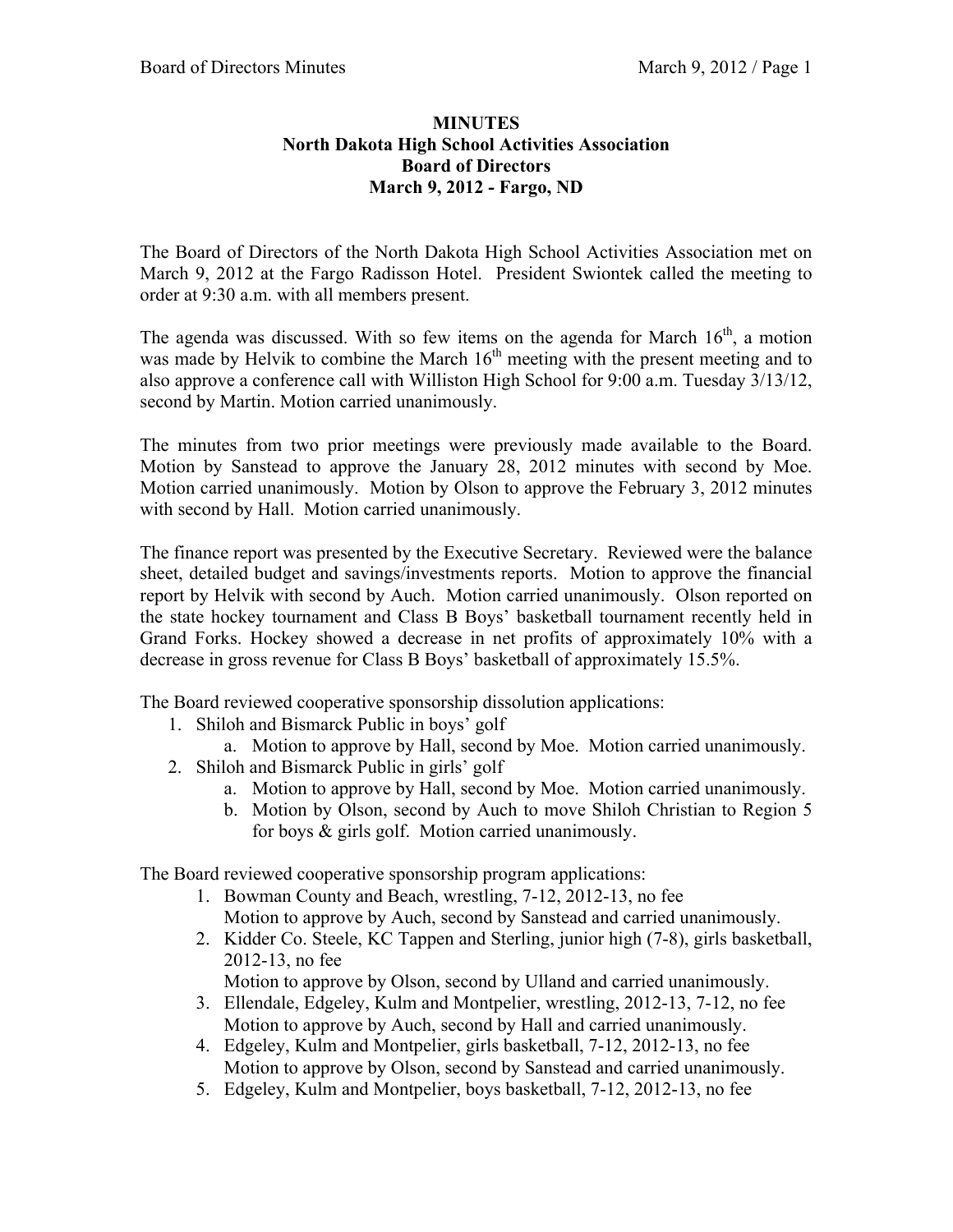Motion to approve by Olson, second by Sanstead and carried unanimously.

6. Watford City, Johnson Corners and Alexander, boys cross country, 7-12, 2012-13, no fee

Motion to approve by Helvik, second by Auch and carried unanimously.

7. Watford City, Johnson Corners and Alexander, girls cross country, 7-12, 2012-13, no fee

Motion to approve by Helvik, second by Auch and carried unanimously.

8. Watford City, Johnson Corners and Alexander, softball, 7-12, 2012-13, no fee (addition to agenda)

Motion to approve by Ham, second by Helvik and carried unanimously.

The Executive Board reported on actions on rule violations from January and March meetings.

- 1. January
	- a. Rolette HS student participated in football for  $9<sup>th</sup>$  semester. Penalty: Forfeit all games Rolette won in which he participated. Rolette HS was sent a letter of reprimand.
	- b. Dickinson HS used an unregistered official on December  $17<sup>th</sup>$  for a JV portion of a tournament. Penalty: Dickinson HS was sent a letter of reprimand.
	- c. Appeal from school administrator from Turtle Lake-Mercer regarding behavior at the State football finals. Penalty: Letter of reprimand for conduct unbecoming a school official was sent to administrator.
- 2. March
	- a. Red River violation for using a student over the age of 20 in soccer matches (6 games). Did not affect EDC post season or state play. Penalty: All games were forfeited. Letter of reprimand will be sent to Red River HS.
	- b. Wishek used a  $6<sup>th</sup>$  grade student in wrestling. By NDHSAA By-Law schools cannot use  $6<sup>th</sup>$  grade students. Penalty: Forfeit all team places and letter of reprimand will be sent to Wishek HS.
	- c. Alexander HS used a  $7<sup>th</sup>$  grade student for a speech meet from a school (East Fairview) with which no cooperative sponsorship was in place. Penalty: Forfeit all rounds and all team places from meets in which ineligible student participated. Letter of reprimand will be sent to Alexander HS.

President Swiontek complemented all schools that self-reported these infractions.

A request was received from Curt Pierce & Brandt Dick, representing Region V, for permission to play the Region V boys' basketball tournament on Monday-Tuesday-Friday in order to prevent venue conflicts. When the boys' and girls' seasons were switched, they felt the problem of not having a place for the regional boys' basketball tournament would be resolved, but it has not solved the problem. Motion to approve request by Ham second by Helvik. This request will "stand" until changed by board action. Motion carried unanimously.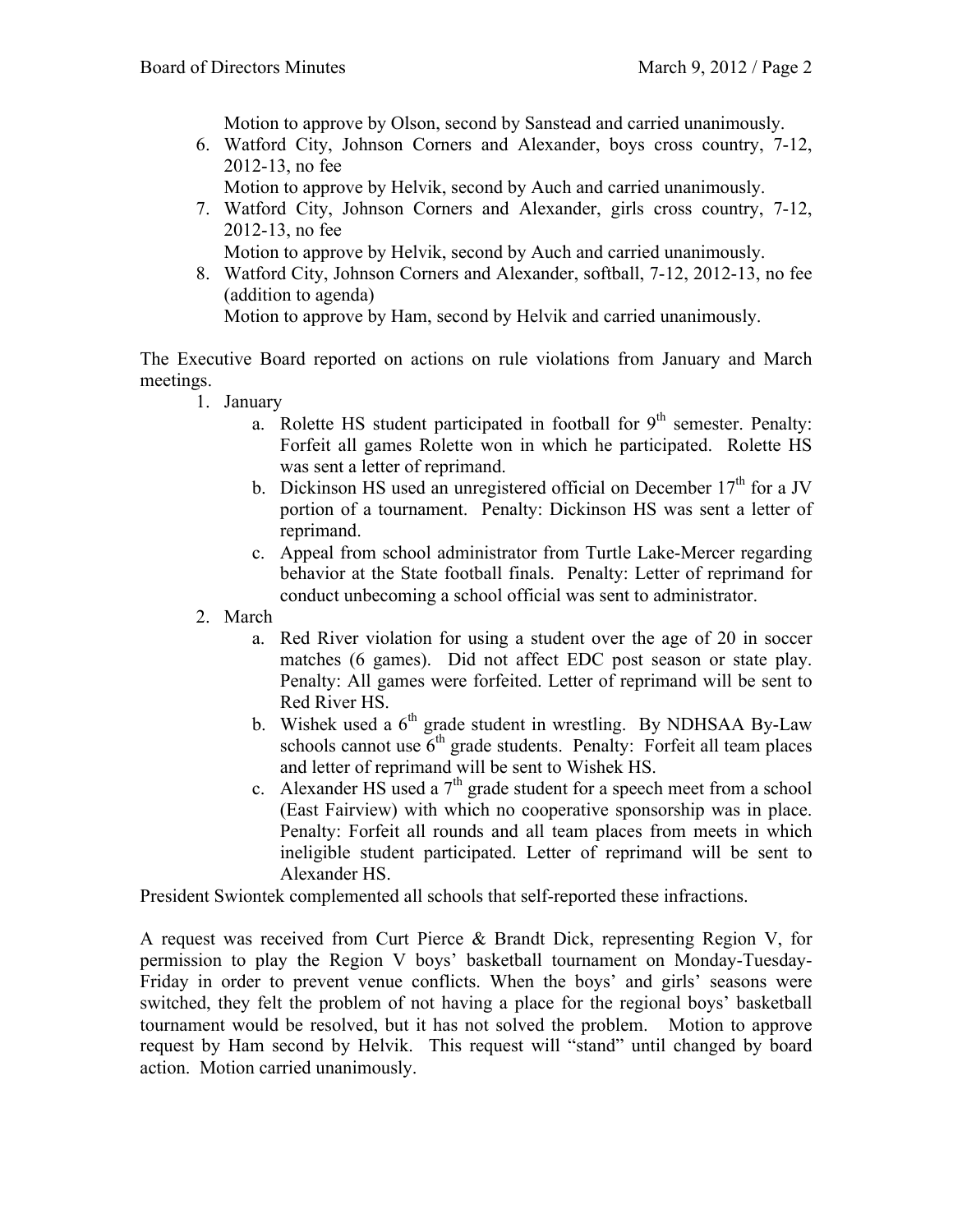Brian Bubach provided a fine arts update to the Board regarding the advisory process, junior varsity speech issues, Class B music venue and NDMEA conversations. Bubach facilitated conference calls with speech advisory concerning offering a JV category at speech meets. Advisory is not in favor of this practice. Advisory recommended coaches adjudicate and provide workshops for junior varsity participants, but not include them in results as they felt that would skew results.

A conference call with music advisory was facilitated. Advisory is working on a prioritized list of changes to the state B Music contest in the event an appropriate venue is not found for the 2014 contest. The Board was also informed of the possibility of NDMEA requesting NDHSAA move the 2014 State Class B Girls' Basketball Tournament to another weekend so as not to conflict with NDMEA. No formal request has been received to date.

A Strategic Plan update was given by the Executive Secretary. All board members and strategic plan members received a scanning report summary from Marv Erhardt and agreed the process has been a positive experience thus far. The next meeting is scheduled for April  $16<sup>th</sup>$  at 10:00 a.m. The focus will be to zero in on what we really want as our goals and how to accomplish those goals.

The Executive Secretary updated the board regarding ball bids. Many years ago member schools came to our Board and asked NDHSAA to come up with a process that allows schools to obtain volleyballs and basketballs at the best price. For the past 13 years our basketball bid has been with Spalding. Gerrells has been our contact for Spalding balls. However, schools may purchase balls where ever they choose. To be named the NDHSAA official ball, Spalding pays NDHSAA \$10,000 per year and includes complimentary balls for post season. In 13 years, the price of the basketballs has increased \$1.50 keeping the price low for our schools. This year concerns were raised about the quality of the ball.

An informational survey done through the NDHSAA office showed schools were not dissatisfied with the ball. As the season went on, they were pleased. The Executive Secretary is in the process of negotiating a price on basketballs. The choice of the volleyball is still undecided. NDHSAA is working with the volleyball coaches on whether to use the Baden or the Tachikara ball. The ball bid should be on the April agenda.

The Finance/Personnel Committee reported on the results of the interviews held for the upcoming vacancy for an Assistant to the Executive Secretary. Steve Hall, chair, recommended the Board approve Justin Fletchock. Motion by Ham to approve the recommendation and offer Mr. Fletchock a two-year contract for a salary of \$75,000 for the first year and \$79,000 for the second year. Second by Auch. Roll call vote was taken: Ulland – yes, Sanstead – yes, Martin – yes, Hall – yes, Ham – yes, Auch – yes, Helvik – yes, Moe – yes, Olson – yes, Brannan - yes, Swiontek – yes. Motion carried unanimously.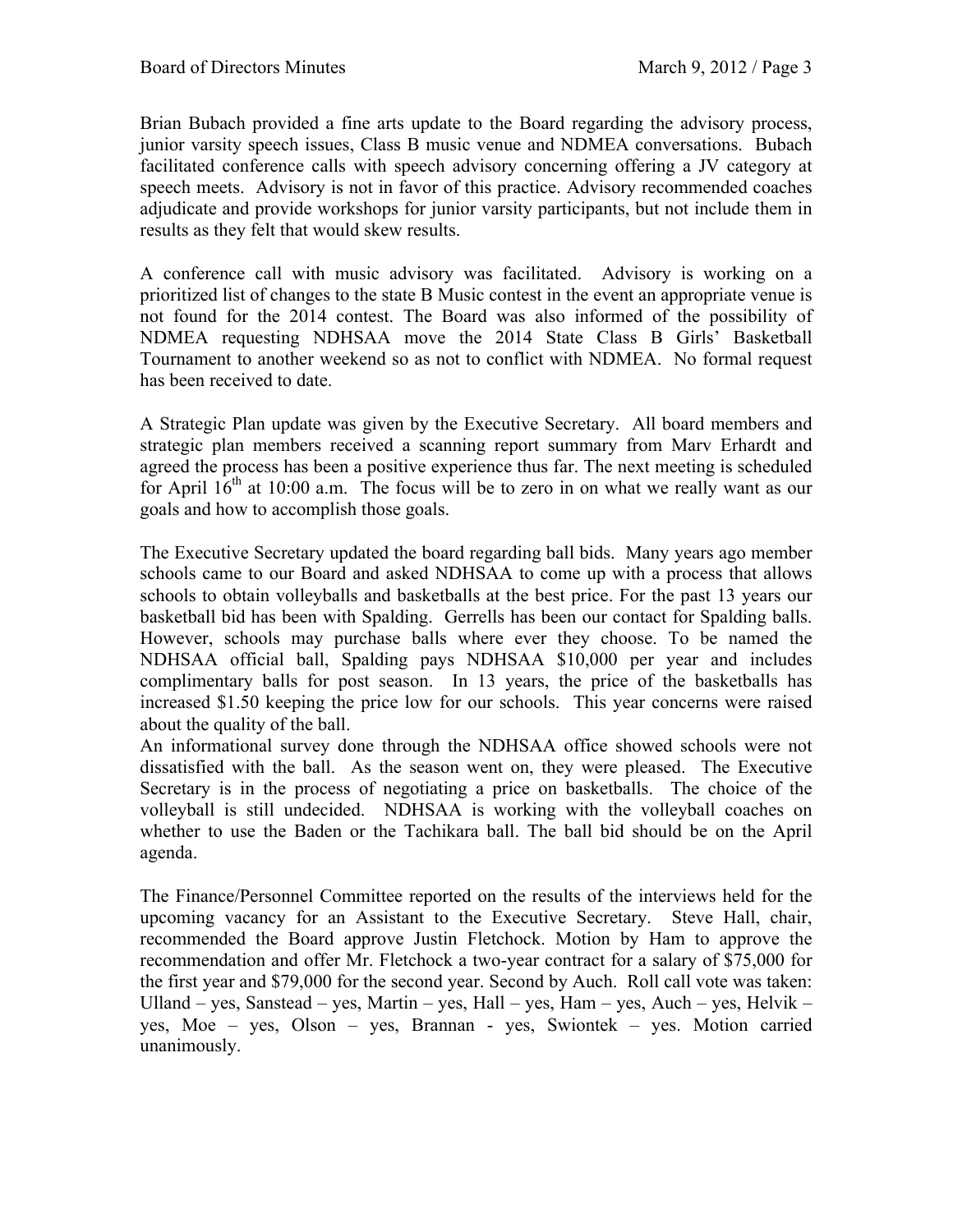In other business, Steve Swiontek suggested the following options for the Boys' and Girls' State Hockey Tournaments:

- 1. Option 1 Play the Girls' State Hockey Tournament the same weekend as the State Wrestling Tournament. Play the Boys' State Hockey Tournament on the same corresponding weekend that we now hold the boys' and girls' combined tournament. Play the girls' tournament in Minot and the boys' tournament at the Ralph Engelstad Arena in Grana Forks or the Scheels Center in Fargo.
- 2. Option 2 Same split and dates, but play the girls' state hockey tournament on alternating years at the Ralph Engelstad Arena in Grand Forks and the Scheels Center in Fargo. The following weekend play the boys' state hockey tournament on alternating years at the Ralph Engelstad Arena in Grand Forks and the Scheels Center in Fargo.

The Executive Secretary discussed the history of girls' hockey tournament sites in North Dakota. Concern was expressed due to the possibility of the UND mens' and womens' hockey teams having home games in 2013-14, which will create scheduling problems for the boys' and girls' state tournaments. It was suggested the school administrators for boys' and girls' hockey be brought in to discuss the future of these tournaments and to discuss hockey scheduling.

In other business, the District Chair Meeting Report was moved to the April agenda. Scott Ulland will provide a report to the Board regarding the District Chairpersons meeting.

Board Correspondence included an email from Mr. Zacher concerning hotel rooms at the Class B Boys' basketball tournament in Grand Forks.

In representative reports, Brannan, NW representative, brought forth district realignment. Stanley was moved from one district to another and the NW schools requested he find out what goes into the movement of schools from one district to another. In explanation, specifically in the Stanley issue, the realignment committee made the initial move and that skewed the numbers for basketball, but adjusted the volleyball districts appropriately. Stanley appealed the realignment and the board made the decision to stay with realignment committee's suggestion.

Brannan also inquired if it had been brought to the board to have girls' basketball return to fall to assist with the shortage of officials. It was noted this is on the district chairs agenda and will be discussed at district chairs and brought to the board through the district chairs if approved.

Hall, SE representative, questioned region tournament placement. Recommendations should be for sites that are appropriate for the tournament. Sites may have to be reviewed at the board level during the process of approval. Site selection has always been a contentious issue for the board. It has been given back to the districts to come to the board with those recommendations. The tournament committee relies on the